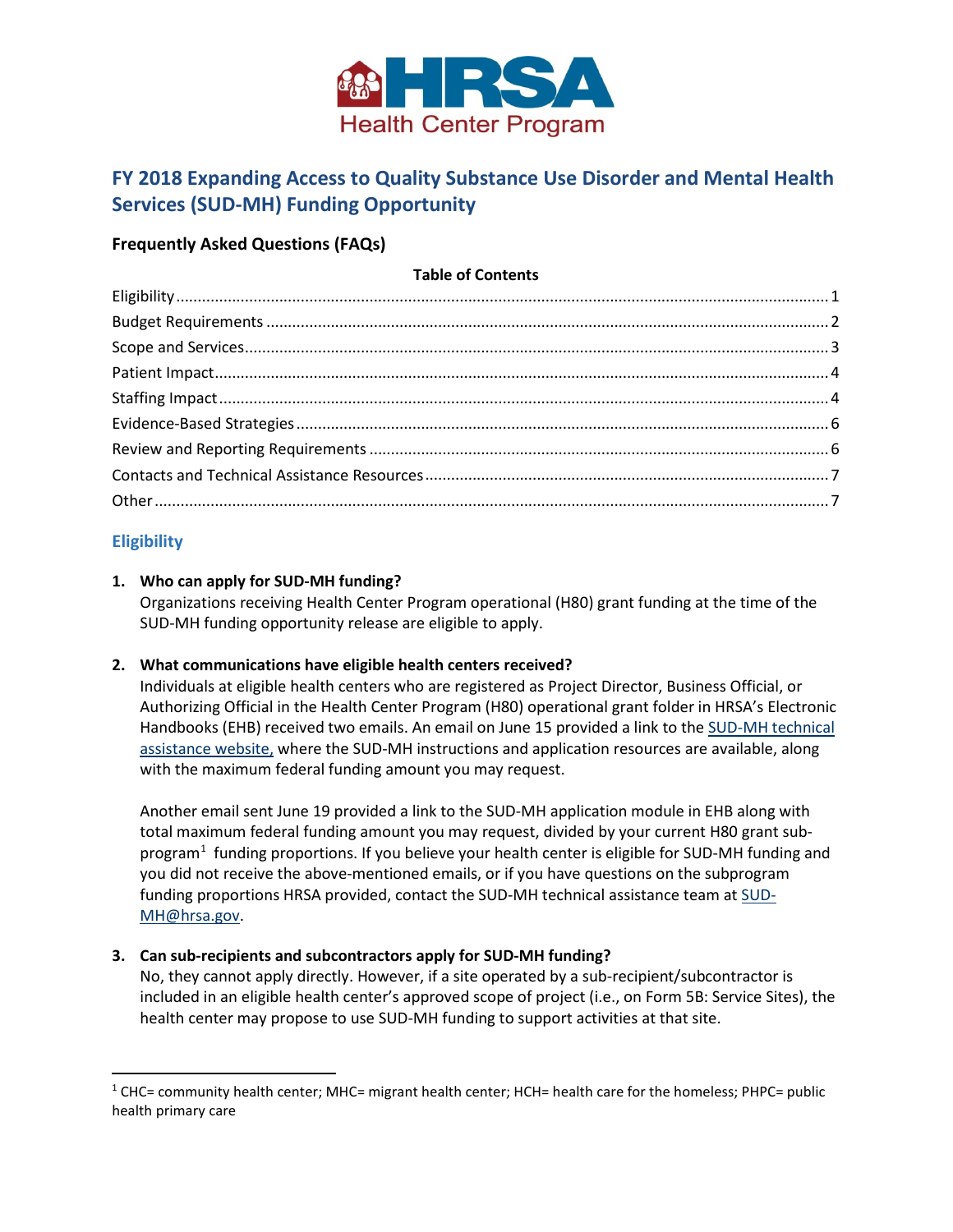# <span id="page-1-0"></span>**Budget Requirements**

#### **4. How much SUD-MH funding is available?**

The amount of funding you may request is based on a formula detailed in the table below.

| <b>Formula Components</b>                                                                                                             | FY 2018 Funding       |
|---------------------------------------------------------------------------------------------------------------------------------------|-----------------------|
| Service Expansion - Base funding: Supports the expansion of integrated<br>substance use disorder (SUD) and/or mental health services. | \$100,000             |
| Service Expansion - Medication-assisted treatment (MAT) funding: In addition                                                          |                       |
| to base funding, health centers that reported MAT patients in the 2017 Uniform                                                        | \$250 per MAT patient |
| Data System (UDS) are eligible for additional funding to increase the number of                                                       | reported in 2017 UDS  |
| patients receiving MAT for opioid use disorder (OUD).                                                                                 |                       |
| One-time funding: Supports infrastructure investments that will support the                                                           |                       |
| expansion of SUD and/or mental health services, which may include equipment,                                                          | \$150,000             |
| minor alterations and renovations (A/R), and other one-time costs.                                                                    |                       |

# **5. Will there be funding beyond FY 2018?**

The service expansion funding requested in FY 2018 is expected to become part of Health Center Program (H80) grant awards for ongoing SUD and mental health service expansion. The amount available for service expansion in FY 2019 is contingent upon the availability of appropriated funds for the Health Center Program in subsequent fiscal years, satisfactory recipient performance, and a decision that continued funding is in the best interest of the federal government.

Note: Satisfactory recipient performance includes achievement of SUD-MH funding requirements (see [FAQ #33](#page-5-2) for details).

## **6. How much funding should be requested on the SF-424A Budget Information Form?**

Enter your FY 2018 federal and non-federal funding request and non-federal funding amount, according to your current sub-program funding proportions. Refer to the [EHB User Guide for](https://bphc.hrsa.gov/programopportunities/fundingopportunities/sud-mh/fy-2018-sud-mh-user-guide.pdf)  [Applicants](https://bphc.hrsa.gov/programopportunities/fundingopportunities/sud-mh/fy-2018-sud-mh-user-guide.pdf) for additional instructions on completing the SF-424A Budget Information Form.

# **7. Am I required to include non-federal funding in the SUD-MH budget?**

If non-federal resources will be leveraged for your proposed SUD-MH project, they must be reflected in the [SF-424 Budget Information Form,](https://bphc.hrsa.gov/programopportunities/fundingopportunities/sud-mh/sf-424a-budget-information-form.pdf) the [Federal Object Class Categories Form,](https://bphc.hrsa.gov/programopportunities/fundingopportunities/sud-mh/federal-object-class-categories-form.pdf) and the [Budget Narrative](https://bphc.hrsa.gov/programopportunities/fundingopportunities/sud-mh/sud-mh-sample-budget-narrative.pdf) attachment.

## **8. What constitutes minor A/R costs?**

As part of a plan to implement and/or advance evidence-based strategies to expand access to SUD and/or mental health services, minor A/R projects may include work to repair, improve, and/or reconfigure the interior arrangements or other physical characteristics of a location. Minor A/R activities may not increase the total square footage of an existing building, and may not be part of a larger construction project.

Equipment installation costs that require wiring or plumbing, for example, are considered minor A/R and are an allowable use of one-time funding, to the extent that they support expanded access to SUD and/or mental health services. See [FAQ #34](#page-5-3) for additional details on post-award submissions required for minor A/R plans.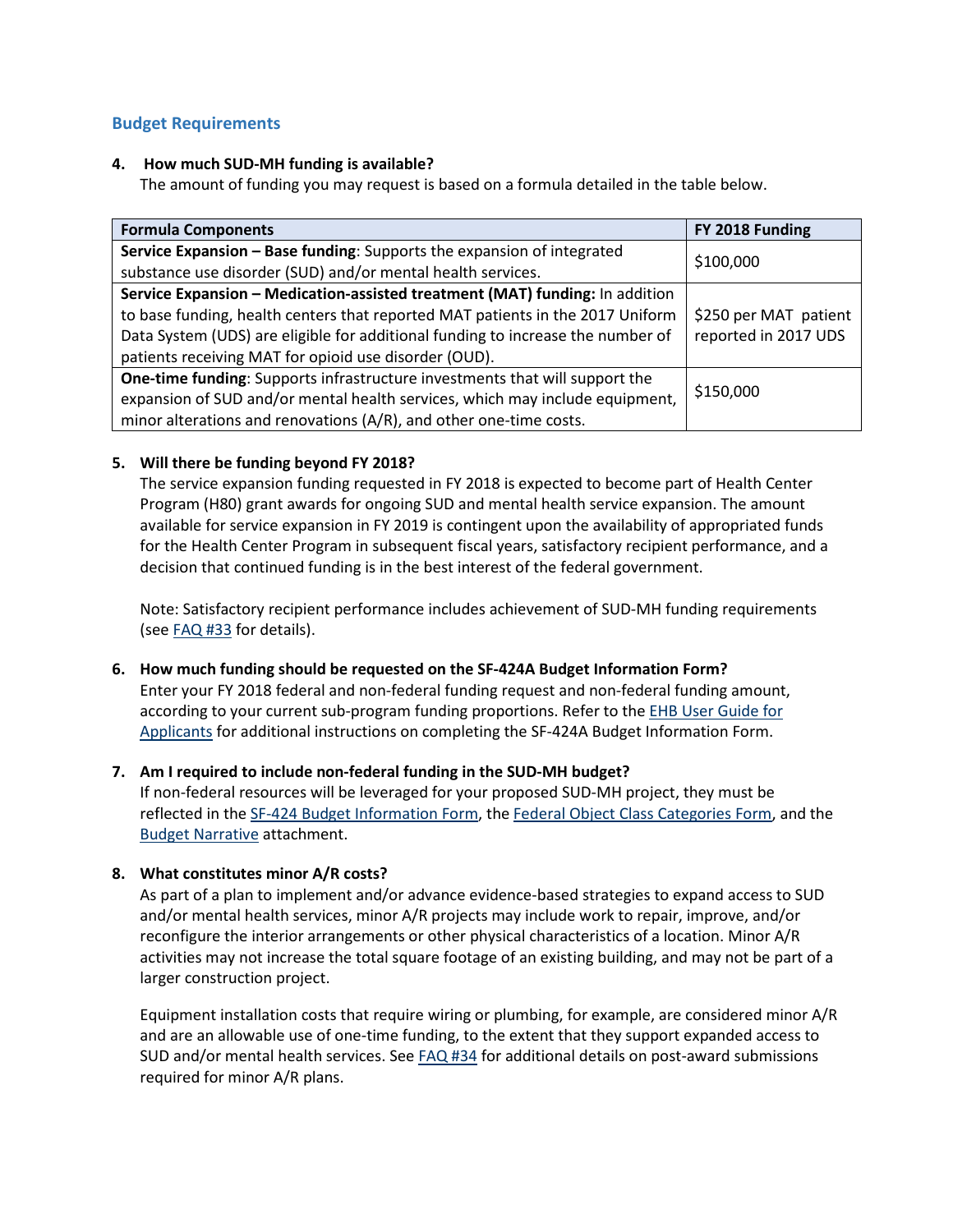#### **9. Can I use SUD-MH one-time funding to support personnel costs?**

Yes, if such personnel will increase access to integrated, evidence-based SUD and/or mental health services. Keep in mind that only one-time funding (\$150,000) may be utilized for equipment and minor A/R costs, and that activities and costs covered by one-time funding in FY 2018 will not receive continued support.

#### **10. Can I carry over SUD-MH funding into my next H80 budget period? (Updated)**

Yes. SUD-MH awards will include 12 months of SUD-MH funding (September 1, 2018 through August 31, 2019), which spans two H80 grant budget periods (FY 2018 and FY 2019). As such, a portion of the funding is intended for use in your FY 2019 budget period through a carryover request. Carryover of monthly pro-rated expanded services funding and any unobligated one-time funding into and for expenditure throughout the FY 2019 budget period is allowed.

To use SUD-MH funding in your FY 2019 budget period, you must submit a Prior Approval Request. Consult your Grants Management Specialist with questions.

# **11. Are there any formatting guidelines for the Budget Narrative attachment? Can I submit a Microsoft Excel document?**

Yes. Use single line spacing and an easily readable font, such as Times New Roman, Arial, or Courier. The font should be size 10-point or larger. Limit Excel documents to one workbook tab and ensure the print area is set to the information that must appear in the submission, minimizing blank cells where possible.

# <span id="page-2-0"></span>**Scope and Services**

# **12. Can I make changes to my approved scope of project (Form 5A: Services Provided) through the SUD-MH application?**

No. If needed, you must separately submit a Scope Adjustment or Change in Scope request to add new services or to move services between Form 5A columns (e.g., from column III to column I and/or II). Your request must be approved prior to implementing the new service(s). You do not need to submit a Scope Adjustment or Change in Scope request if SUD-MH funding will expand services in the same way you are already providing them.

For guidance in determining whether a Scope Adjustment or Change in Scope is necessary, access the technical assistance materials on the [Scope of Project](https://bphc.hrsa.gov/programrequirements/scope.html) website (click on the "Services" header in the Resources section to access the Form 5A information).

## **13. Can I propose activities at a site that I plan to bring into scope later?**

No. Proposed activities must be implemented at sites (including mobile vans) in a health center's approved scope of project. However, if a new site is added to scope in the future, SUD-MH funding may be used to support approved SUD-MH activities at that location.

#### **14. Does HRSA require that expanded SUD services only address OUD?**

For the purposes of the SUD-MH funding opportunity, SUD service expansion is the expansion of evidence-based, integrated SUD prevention and treatment services. At a minimum, a portion of the SUD services must address OUD. Additionally, other high need SUD issues impacting your target population, particularly those emerging and/or co-occurring with OUD, may be addressed. Note that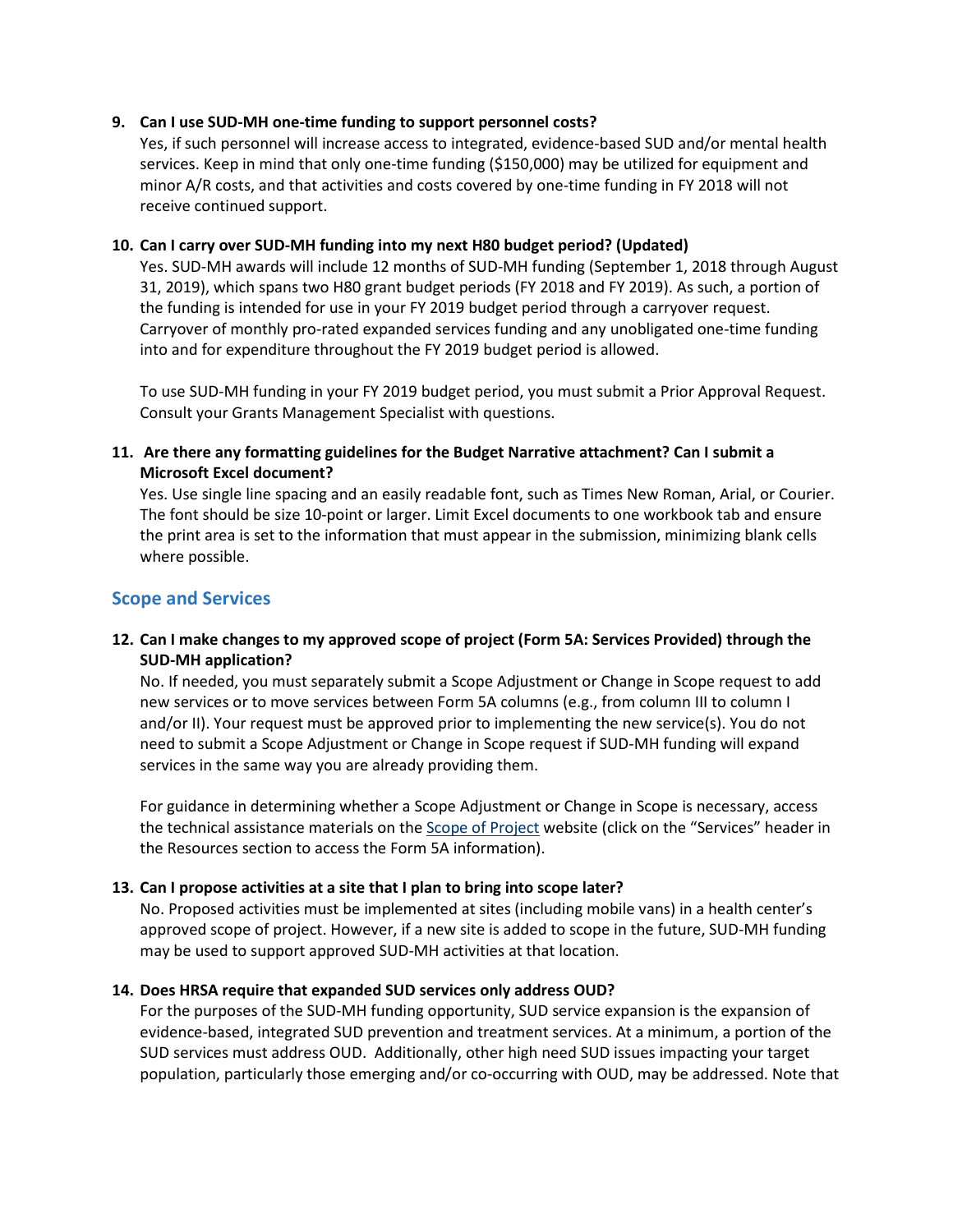if you are eligible for and request additional MAT funding, you must use this additional funding to increase access to MAT for OUD.

#### **15. Am I required to expand access to SUD services?**

No. If appropriate to address the health needs of the population you serve, you may propose to expand access to mental health services with a focus on conditions that increase risk for, or co-occur with SUD, including OUD.

## **16. Can I use SUD-MH funding to implement and/or expand screening, brief intervention, and referral to treatment (SBIRT)?**

SBIRT is an evidence-based practice for screening patients and referring them, as needed, to treatment. SUD-MH funding may support providers that are using SBIRT in conjunction with SUD and/or mental health services. For example, training staff in the effective use of SBIRT is an allowed use of SUD-MH funding.

## **17. Am I required to use additional MAT funding to hire a MAT provider?**

Additional MAT funding must be used to support activities and purchases that will increase the number of patients receiving MAT for OUD by December 31, 2019. Such costs may include recurring expenses, such as personnel and/or contractual costs to support the provision of MAT, and/or onetime expenses, such as MAT-related supplies and training costs. If current MAT providers have capacity to see the projected increase in patients, additional MAT funding may be focused on other staff or purchases that will support the increase in MAT patients.

## <span id="page-3-0"></span>**Patient Impact**

# **18. Where can I find guidance on how to calculate SUD-MH patient projections?**

Refer to the sampl[e Patient Impact Calculation.](https://bphc.hrsa.gov/programopportunities/fundingopportunities/sud-mh/sud-mh-sample-patient-projection.pdf)

## **19. Is there a minimum new patient requirement?**

You must increase the number of patients newly accessing integrated, evidence-based SUD and/or mental health services due to SUD-MH funding by December 31, 2019. This includes both existing and/or new patients newly accessing such services. There is no minimum *new* patient increase required if you propose to focus on addressing your *existing* patients' unmet access needs for SUD and/or mental health services.

# <span id="page-3-1"></span>**Staffing Impact**

## **20. Am I required to expand services through the addition of direct hire staff?**

No. Personnel increases may include direct hire and/or contracted FTEs. You may support multiple part-time positions that combine to meet the 1.0 FTE minimum threshold. See the Staffing Impact [Form](https://bphc.hrsa.gov/programopportunities/fundingopportunities/sud-mh/staffing-impact-form.pdf) for the list of eligible positions. For example, you may support 0.5 FTE direct hire case manager and 0.5 FTE contracted licensed clinical social worker to address your community's SUD and/or mental health needs.

## **21. Can I use SUD-MH funding to increase the salaries of our existing providers?**

No. SUD-MH funding must be used to implement and/or advance evidence-based strategies to expand capacity provide access to SUD and/or mental health services by hiring new personnel and/or increasing the hours of existing personnel. SUD-MH funding may not supplant existing resources.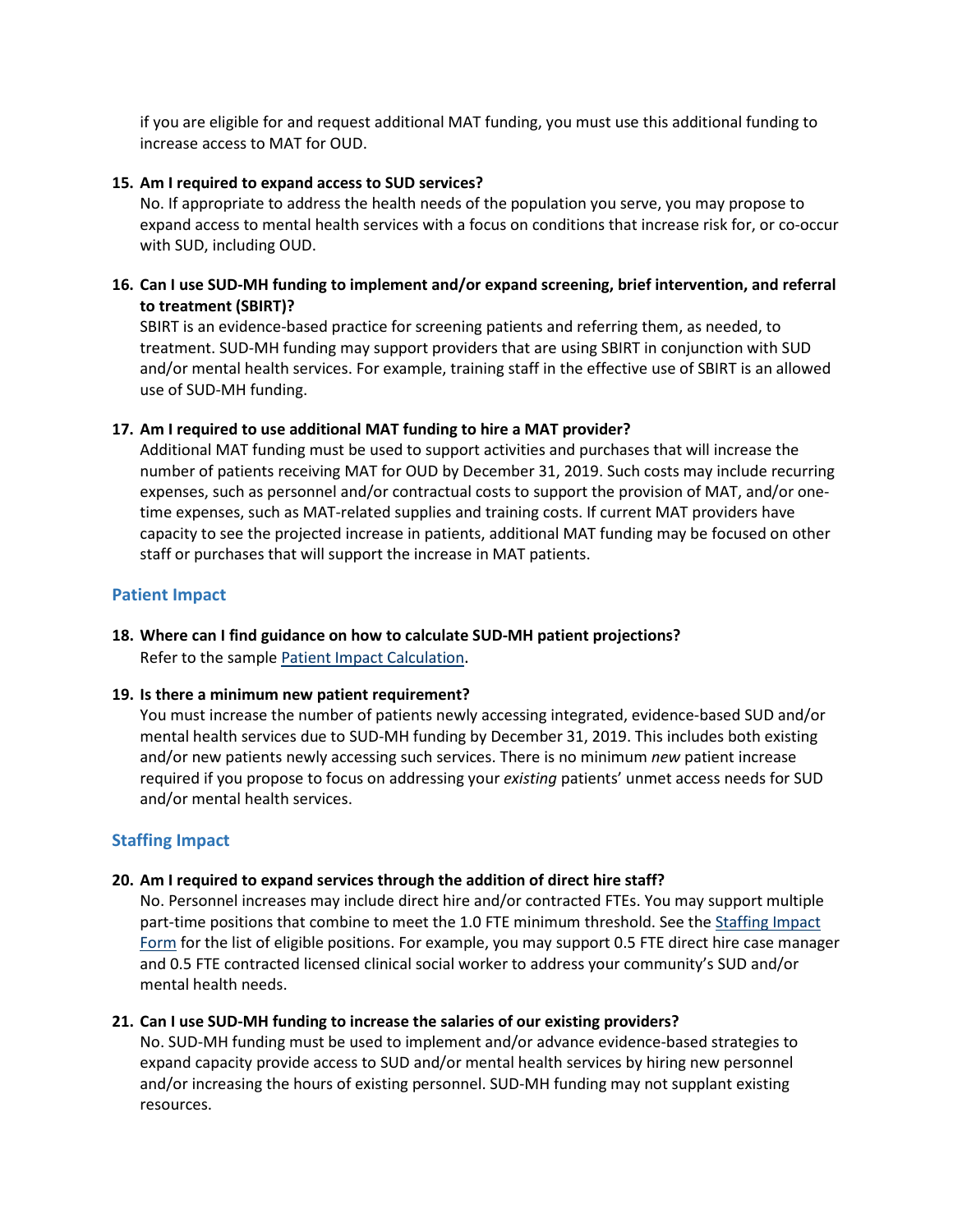#### **22. Would a medical provider who provides MAT be considered a SUD provider?**

A medical provider who provides MAT is an eligible position for use of SUD-MH funding. Consistent with the [2017 UDS Manual,](https://www.bphc.hrsa.gov/datareporting/reporting/2017udsreportingmanual.pdf) include FTEs for physicians, nurse practitioners, or physician assistants who have a Drug Addiction Treatment Act of 2000 (DATA) waiver to treat OUD with MAT in the rows identified for each position (i.e., physicians, nurse practitioners, or physician assistants) on the [Staffing Impact Form,](https://bphc.hrsa.gov/programopportunities/fundingopportunities/sud-mh/staffing-impact-form.pdf) not the SUD provider row.

**23. May SUD-MH funding be used to incentivize health center personnel to attend trainings or to encourage patients to participate in needed SUD and/or mental health services?** 

No. SUD-MH funding may not be used for incentives. However, funding may be used to support the development of a training or educational program or costs such as registration and travel to attend a training.

**24. May SUD-MH funding be used to reimburse the health center for revenue lost when a provider is participating in an SUD-MH-supported activity, such as a training?**

No. SUD-MH funding may not be used to offset lost revenue or productivity. However, SUD-MH funding may be used to support a substitute provider who will provide temporary clinical services in the absent provider's place.

**25. Can I use SUD-MH funding for recruitment bonuses to improve our success in securing qualified providers for this project?** 

Recruitment bonuses may be part of a salary package supported by SUD-MH funding, if consistent with your health center's standard practice.

#### **26. Can I use SUD-MH funding to cover recruitment agency fees?**

Yes. Costs or fees associated with an outside recruitment agency to hire personnel to support the SUD-MH project are allowed.

## **27. Can I hire a new staff member prior to award?**

Yes. SUD-MH applications must demonstrate that SUD-MH funding will result in an increase in FTEs and the number of patients accessing SUD and/or mental health services. Plans to increase direct hire staff and/or contractors should be implemented based on need and available resources, taking into consideration that the application submitted to HRSA is a request, not an approved plan, for the proposed activities. SUD-MH funding may not be used to support costs incurred prior to award.

## **28. Can I propose to support a position that is not listed on the SUD-MH Staffing Impact Form?**

You must meet the SUD-MH 1.0 FTE minimum staffing increase through expansion or addition of FTEs for position types listed on th[e Staffing Impact Form.](https://bphc.hrsa.gov/programopportunities/fundingopportunities/sud-mh/staffing-impact-form.pdf) After meeting this requirement, you may propose to use available SUD-MH funding to increase FTEs for additional positions on this form, or if necessary, positions not included on this form that are critical for the expansion of SUD and/or mental health services. Your application must demonstrate how such positions will support expanded access to SUD and/or mental health services. Contact [SUD-MH@hrsa.gov](mailto:SUD-MH@hrsa.gov) to discuss such position proposals prior to finalizing your application.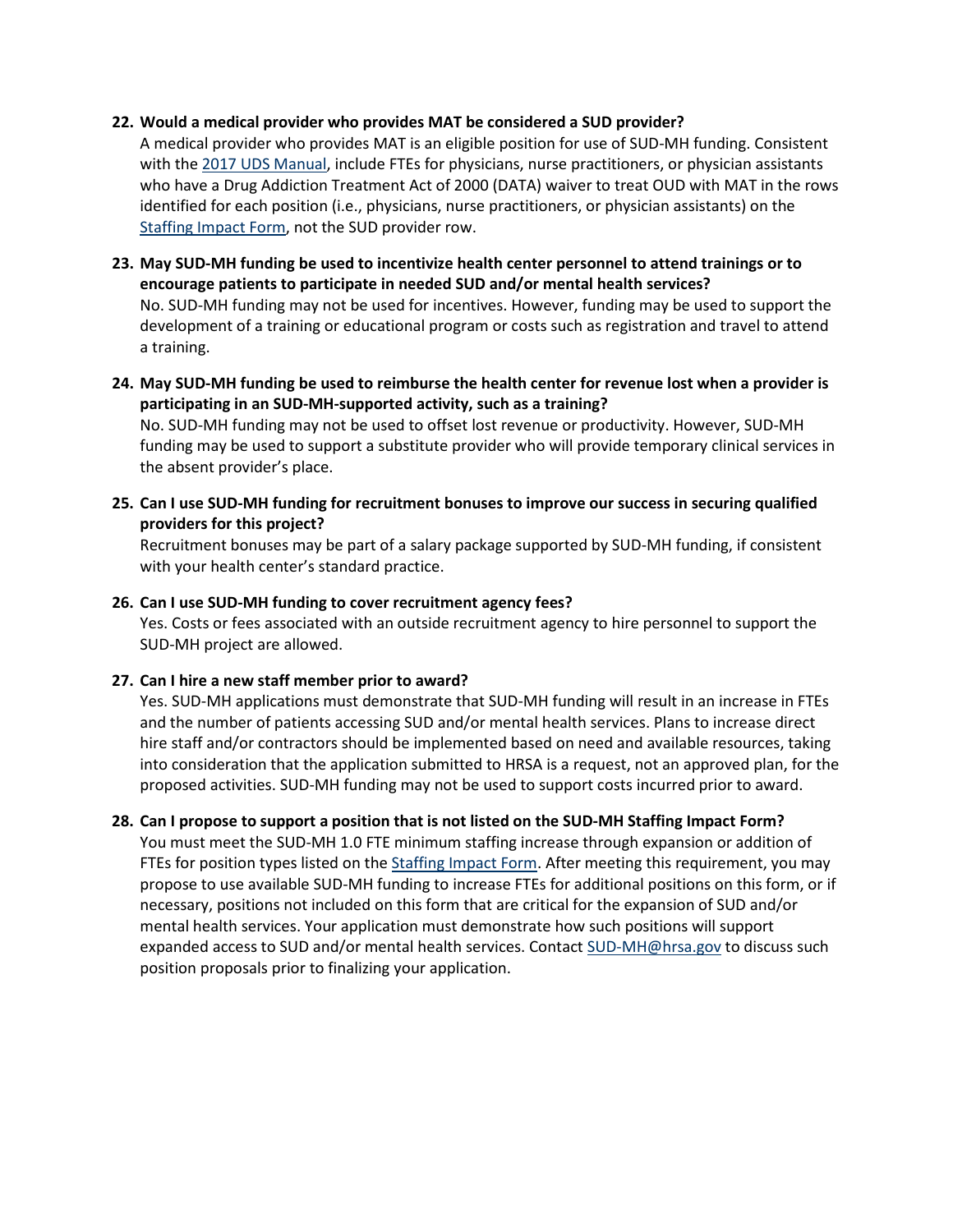# <span id="page-5-2"></span><span id="page-5-0"></span>**Evidence-Based Strategies**

# **29. Can I propose to continue using an evidence-based strategy already in practice, or do I have to implement a new strategy?**

You may use SUD-MH funding to advance use of an evidence-based strategy already in practice. For example, if you are already providing MAT for OUD, you may select MAT as the evidence-based strategy you will use to expand access to OUD services through SUD-MH funding.

#### **30. Can I propose more than one evidence-based strategy?**

Yes, you should propose the evidence-based strategy or strategies that you plan to use to increase access to quality SUD and/or mental health services through this supplemental funding. For example, building on the question above, in additional to MAT, you may also indicate that you will use SUD-MH funding to initiate a new evidence-based strategy, such as Collaborative Care Model.

#### **31. Can I use a different evidence-based strategy from those listed in the application?**

Yes. Eligible evidence-based strategies include, but are not limited to, those listed in the SUD-MH [instructions](https://grants.hrsa.gov/2010/Web2External/Interface/Common/EHBDisplayAttachment.aspx?dm_rtc=16&dm_attid=b03e5ab7-fdb3-4e6b-a3c1-68420f0f7f14) and the [Project Overview Form.](https://bphc.hrsa.gov/programopportunities/fundingopportunities/sud-mh/project-overview-form.pdf) You must implement one or more evidence-based strategies that are aligned with the SUD-MH funding purpose, and will help you meet the identified needs of the population you serve. If you choose to implement an evidence-based strategy that is not listed, select "Other evidence-based strategy" from the list of options in the SUD-MH application, then identify the strategy and succinctly describe the evidence base in your Project Narrative response.

#### **32. Do you have additional guidance for implementing an evidence-based strategy for the first time?**

Each of the evidence-based strategies included in th[e SUD-MH instructions](https://grants.hrsa.gov/2010/Web2External/Interface/Common/EHBDisplayAttachment.aspx?dm_rtc=16&dm_attid=b03e5ab7-fdb3-4e6b-a3c1-68420f0f7f14) and the [Project Overview](https://bphc.hrsa.gov/programopportunities/fundingopportunities/sud-mh/project-overview-form.pdf)  [Form](https://bphc.hrsa.gov/programopportunities/fundingopportunities/sud-mh/project-overview-form.pdf) is hyperlinked to a resource for that strategy. In addition, there are a number of behavioral health resources linked on the [SUD-MH technical assistance website](https://bphc.hrsa.gov/programopportunities/fundingopportunities/sud-mh) that may support the implementation and/or advancement of evidence-based integration strategies and/or expanded access to SUD and/or mental health services.

## <span id="page-5-1"></span>**Review and Reporting Requirements**

#### **33. Are there reporting requirements related to SUD-MH funding?**

Yes. In addition to updates provided in annual UDS reports and Budget Period Progress Report (BPR) submissions, recipients will complete triannual SUD-MH progress reports in January, May, and September. Refer to the Reporting Requirements section of the instructions for details. Additional information and guidance will be provided to SUD-MH award recipients after awards are announced.

#### <span id="page-5-3"></span>**34. By what date must required SUD-MH outcomes be achieved?**

SUD-MH expanded services are comprised of two required components, with the following timelines:

- **Staffing Impact**: You must add at least 1.0 FTE direct hire and/or contracted personnel who will support SUD and/or mental health services within 8 months of award (by April 30, 2019).
- **Patient Impact**: You must increase patients receiving SUD and/or mental health services by December 31, 2019. Applicants requesting additional MAT funding must also increase patients receiving MAT for OUD by December 31, 2019.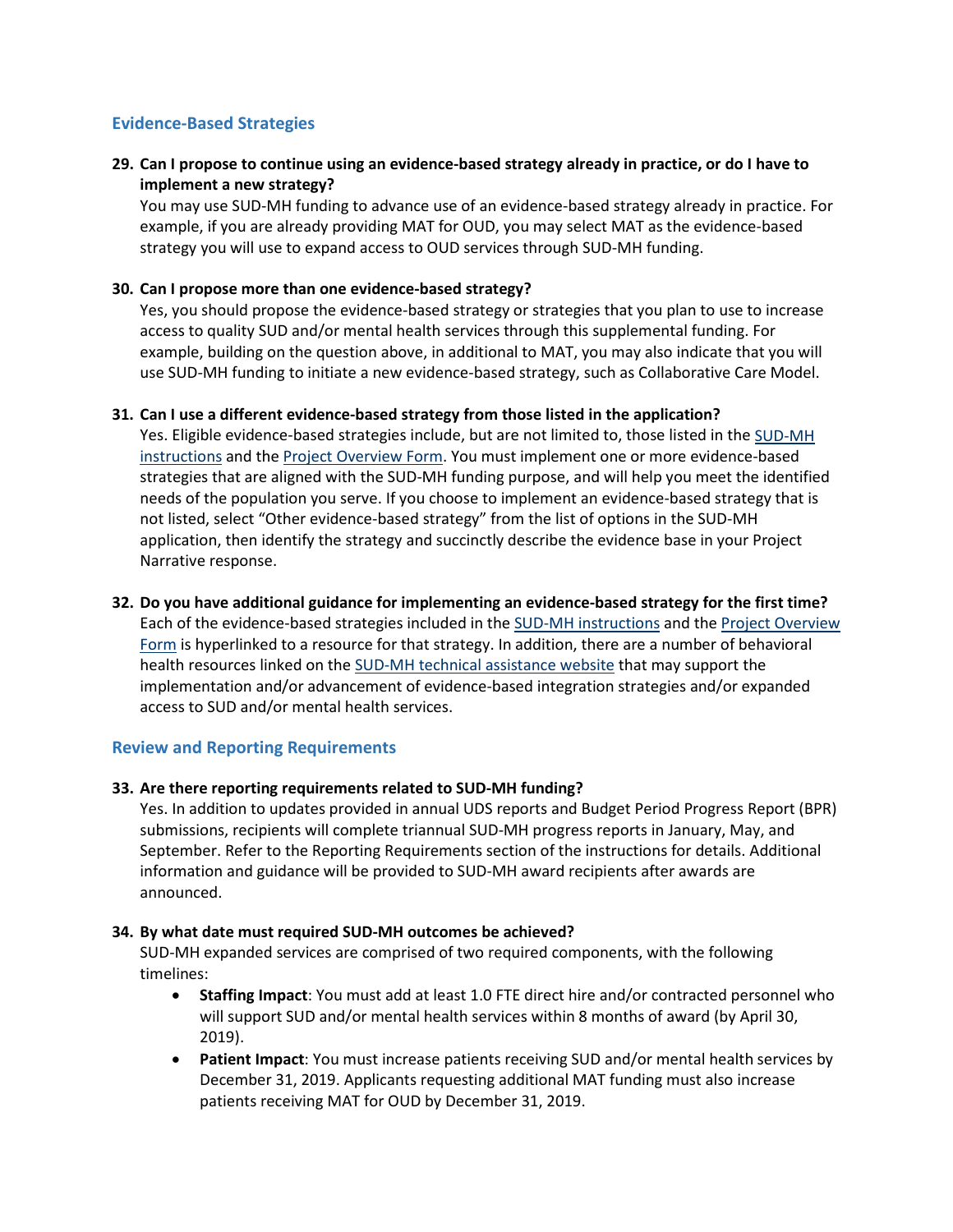#### **35. What are the additional review requirements for minor A/R?**

You may not begin any minor A/R without HRSA approval of additional documentation of your minor A/R plans submitted post-award. Review of such materials may take 6 to 9 months. You should develop appropriate contingencies to ensure delays in receiving HRSA approval of your minor A/R plans do not impact your ability to meet the staffing requirement and patient projections on time.

# <span id="page-6-0"></span>**Contacts and Technical Assistance Resources**

**36. Who should I contact with questions concerning the SUD-MH application requirements, forms, and allowable costs?** 

Contact the SUD-MH technical assistance team at [SUD-MH@hrsa.gov.](mailto:sud-mh@hrsa.gov)

- **37. Who should I contact with questions concerning federal grant regulations?** Contact Mona D. Thompson, Grants Management Specialist in the HRSA Office of Federal Assistance Management, at [mthompson@hrsa.gov.](mailto:mthompson@hrsa.gov)
- **38. If I encounter technical difficulties when trying to submit my application in EHB, who should I contact?**

Contact the BPHC Helpline, Monday through Friday, 8:30 a.m. to 5:30 p.m. ET (excluding federal holidays), at-1-877-974-2742, or via the **BPHC Contact Form**.

## <span id="page-6-1"></span>**Other**

## **39. Is the SUD-MH application subject to review by State Executive Order 12372?**

Yes. If your health center is in a state that has a Single Point of Contact (SPOC), contact th[e SPOC t](https://www.whitehouse.gov/wp-content/uploads/2017/11/SPOC-Feb.-2018.pdf)o alert them that you will be submitting an application. If there is no SPOC, then you may contact your [Primary Care Office \(PCO\)](http://bhpr.hrsa.gov/shortage/hpsas/primarycareoffices.html) for guidance.

**40. The SUD-MH instructions state that HRSA will not award SUD-MH funding to health centers that exceed specified condition thresholds. Does this include all conditions?** 

HRSA will only consider progressive action conditions related to Health Center Program Requirements when determining if health centers are able to receive SUD-MH funding. Scope verification conditions are not considered. Direct questions regarding the status of conditions on your H80 grant award to your Project Officer.

## **41. What is the purpose of the Logic Model attachment?**

The sample logic model is a new option for the SUD-MH application that can be used to develop a concise, conceptual framework for a proposed project. Completion of a logic model is **optional**. If desired, you may submit a logic model or other document of your choosing (e.g., narrative abstract) in the Project Description/Abstract attachment field in the SUD-MH application, or you may upload a blank document, if desired. Refer to the sample [Logic Model](https://bphc.hrsa.gov/programopportunities/fundingopportunities/sud-mh/sud-mh-abstract-project-description-sample-logic-model.pdf) for guidance.

**42. Can I apply for SUD-MH funding if I also currently or will participate in collaborative projects and/or state-led efforts addressing SUD and/or mental health issues?**

Yes. To maximize the impact of SUD-MH funding, you are encouraged to collaborate on projects to address SUD and/or mental health issues, as well as participate in such activities sponsored by [HRSA's strategic partners](https://bphc.hrsa.gov/qualityimprovement/strategicpartnerships/index.html) or state-led efforts, such as those supported by [SAMHSA's Targeted](https://www.samhsa.gov/grants/grant-announcements/ti-15-007)